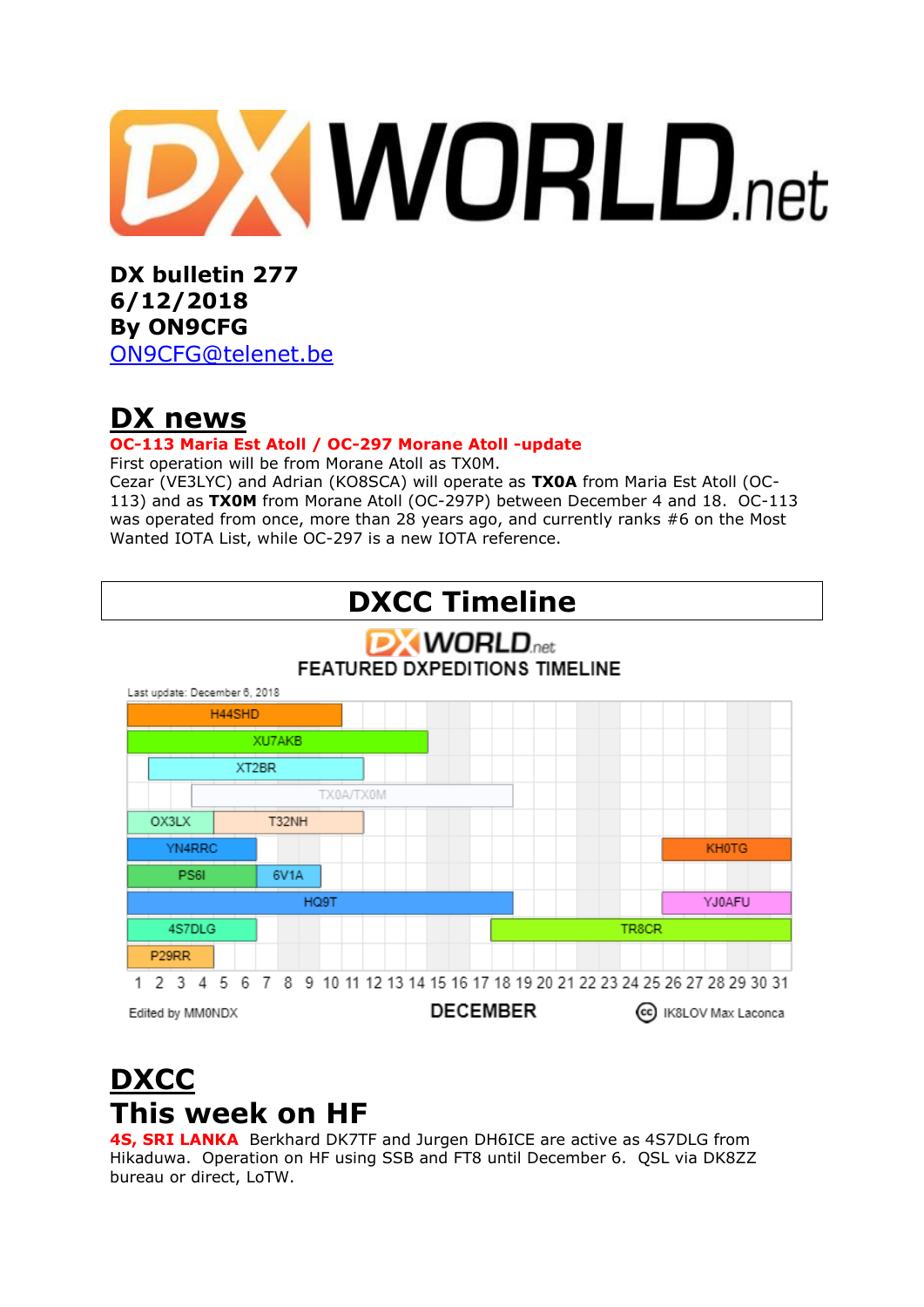**C5, THE GAMBIA** Andre, ON7YK is once again active as C5YK until March 9, 2019. Activity from 60 to 10 meter using mostly digital mode. QSL via home call, direct or bureau, LoTW.

**ET, ETHIOPIA** December is Youngsters On The Air [\(YOTA\)](https://www.ham-yota.com/december-yota-month-application-is-open/) month. The idea is to show the amateur radio hobby to young people and to encourage youngsters to be active on the amateur bands. As part of YOTA month, Bob Johnson, W9XY, and Ken Claerbout, K4ZW will travel to Ethiopia to team up with the club at the Addis Ababa University, Institute of Technology and club station ET3AA. More details will be forthcoming.

**FS, SAINT MARTIN** Paul FS/K9NU, Marco FS4WBS, John FS/W9ILY, Mike FS/W9MK and John FS/K9EL are operating until December 7. QRV from 160 to 6 meter using CW, SSB and digi. QSL via homecalls, direct or bureau, LoTW and Club Log OQRS. <http://www.k9el.com/SaintMartin2018/SXM2018.htm#Team>

**H4, SOLOMON ISL** Look for Remo, HB9SHD as H44SHD once again from Uepi until mid-December. Activity on HF using FT8 and SSB. QSL via home call.

**HK, COLOMBIA** Lothar, DK8LRF is once again active as HK3JCL until March 2019 from Finca Ligia. Operation mostly in his evenings on 20 meter SSB. QSL via home call, direct or bureau.

**J6, ST LUCIA** Gary, K9AW is now active as J68GD until February 2, 2019. QRV from 160 to 10 meter using CW and SSB. Participation in the CQ WW CW contest. QSL via K9AW, LoTW. Logs uploaded to Club Log.

**JD1, MINAMI TORISHIMA** Take, JG8NQJ is back at the weather station until around February 15, 2019. Activity during his spare time on HF using SSB with some RTTY. QSL direct via JA8CJY, bureau via home call.

**JD1, OGASAWARA** Masa JH1HHC and Hideo JI1CRM are QRV as JD1BPH and JI1CRM/JD1 from Komagari, Chichijima Island. Activity until December 7. Operation from 160 to 6 meter using CW, SSB, RTTY and FT8.

**P4, ARUBA** Ben, DL6RAI is operating in 'holiday-style' as P4/call until December 27. Activity on HF using CW with a focus on the low bands. QSL via Club Log OQRS and LoTW.

**PJ2, CURACAO** Anders, SM4KYN will be operating as PJ2/call from December 10 until January 14, 2019. An entry in the ARRL 10m Contest is included as PJ2T. QSL for PJ2T via W3HNK, the regular call via home call, direct only.

**PJ7, ST MAARTEN** Tom, AA9A is once again operating as PJ7AA until December 8. Operation from 80 to 10 meter using CW, SSB and digital. QSL via home call.

**PY0F, FERNANDO DE NORONHA** Leo, PP1CZ is operating as PY0FW until December 8. Focus is on 60 meter. QSL via OQRS Club Log.

**T32, CHRISTMAS ISL** Nobu, JA0JHQ is QRV as T32NH from Kiribati. Operation until December 11. Operation from 160 to 6 meter using CW and FT8. An entry in the ARRL 10m contest is included (Dec 8-9). QSL via home call.

**VP8/SH, SOUTH SHETLAND** Lee, DS4NMJ is active as DT8A from the King Se-Jong Korean Antarctic Scientific Base. Operation during his spare time until end December 2018. QSL via HL2FDW.

**XT, BURKINA FASO** Al, F8FUA is operating as XT2BR from Oaugadougou until December 11. Activity on HF using CW, SSB, RTTY and FT8. QSL via LoTW, home call. **XU, CAMBODIA** Steff, HB9FXL is QRV as XU7AKB until December 14. Operation on HF using SSB and FT8 from 40 to 10 meter. QSL via home call, bureau or direct.

## **Coming up soon**

**3Y, BOUVET ISL** An experienced team with Dom 3Z9DX, Stanislaw SP8S, Branko YU4DX, Tack JE1CKA, Mieczyslaw SP3CMX, Marcin SP5ES, Jose CT1IDV and Tedy (logistics) will be operating from Bouvet during the southern hemisphere's summer, to be announced later. The cruise to Bouvet from South Africa will take 12 days, the intention is to stay 2 weeks on the island. More details soon. <https://bouvetoya.org/> **JD1, OGASAWARA** Harry, JG7PSJ will once again be QRV as JD1BMH from December 17 until January 2, 2019. Activity from 80 to 10 meter using CW, SSB and RTTY. <http://sapphire.es.tohoku.ac.jp/jd1bmh/>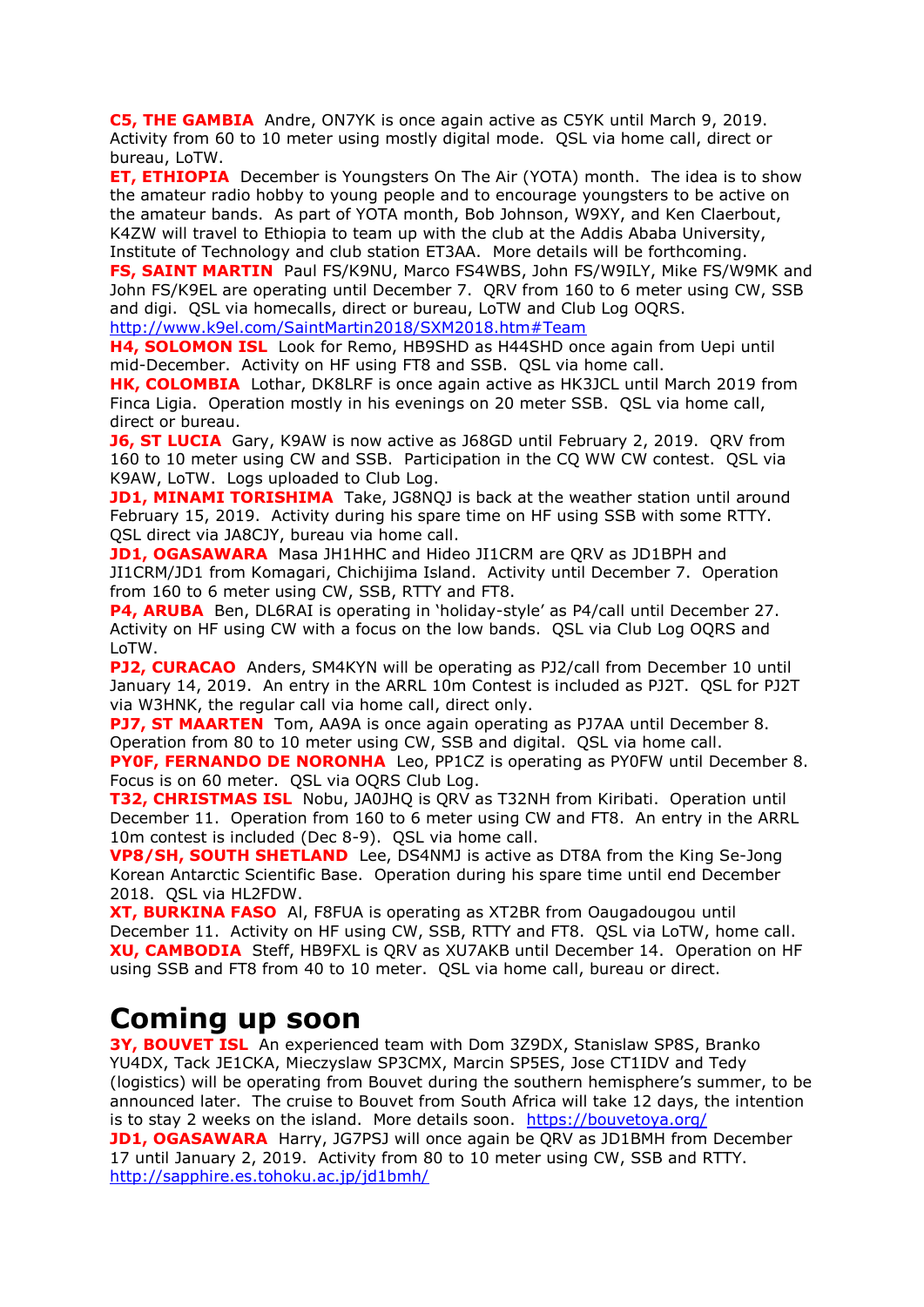**TR, GABON** Roland, F8EN will once again be active as TR8CR from Libreville from December 18 until mid-March, 2019. Activity from 40 to 17 meter using CW and SSB. QSL via F6AJA.

### **IOTA This week on HF AFRICA**

#### **AF-045 Goree Isl** A team with 6W1KI, 6W1PZ, 6W1QL, 6W7JX and others will be operating as 6V1A on December 7-9. Operation on HF using CW and SSB with 2 stations.

**AF-090 Sainte Marie Isl** Eric, F6ICX is once operating as 5R8IC until February 2019. Operation on HF using mostly CW. QSL via home call.

#### **NORTH AMERICA**

**NA-013 Big Corn Isl** Members of the Russian Robinson Club Yuri RM0F, Sergey R4WAA, Sergey RZ3FW, Yuri N3QQ and Elena RC5A are active as YN4RRC, H7/RM0F, H7/R4WAA and H7/RC5A until December 6. Operation from 160 to 10 meter using CW and SSB.

**NA-047 Baffin Isl** Mike, VE2XB is operating as VY0BRR until end 2018. Operation during his spare time, mostly on 40 meter. QSL via home call.

**NA-057 Roatan Isl** Tom, N9EAW is QRV in 'holiday-style' as HQ9T until December 18. Operation on HF using CW and SSB from Hummingbird Hill West Bay. QSL via home call, direct only.

#### **OCEANIA**

### **OC-113 Maria Est Atoll**

### **OC-297 Morane Atoll**

Cezar VE3LYC and Adrian KO8SCA are active as TX0A from Maria Est and as TX0M from Morane until December 18. OC-113 was operated once, more than 28 years ago and currently ranks #6 on the Most Wanted IOTA List, while OC-297 is a new IOTA reference. QSL via Club Log OQRS for both calls. <https://tx0a-tx0m.weebly.com/>

**OC-129 Visayan Isl** Bill, G0CXF is operating as DU7/call for a stay of 6 months on the Camotes Islands. Operation on 80, 40, 20 and 6 meter using SSB and PSK with a focus on Europe, USA, Australia and Canada.

#### **SOUTH AMERICA**

**SA-023 Itaparica Isl** Martin, LU9EFO is active as PS6I until December 7. QRV from 80 to 6 meter using SSB. QSL via F4BHW and for PY stations via PP5GEL.

## **ANNOUNCEMENTS**

### **Announced DX**

#### *THE NEWCOMERS*

**9M2, WEST MALAYSIA** Rich, PA0RRS will once again be QRV from Penang Island between January 2 and February 15, 2019. Operation on HF using CW and digital modes. QSL via Club Log OQRS, LoTW or via home call, bureau preferred. **9U, BURUNDI** Shabu, M0KRI will be active as 9U4RI between February 15 and February 25, 2019. Operation from 40 to 10 meter using CW and SSB. QSL via home call, direct.

**C6, BAHAMAS** Dom, M1KTA will again be active as C6AKT from Eleuthera Island from March 8 until March 16, 2019. Activity on 80, 40, 20, 15 and 10 meter using CW. QSL via home call, Club Log OQRS.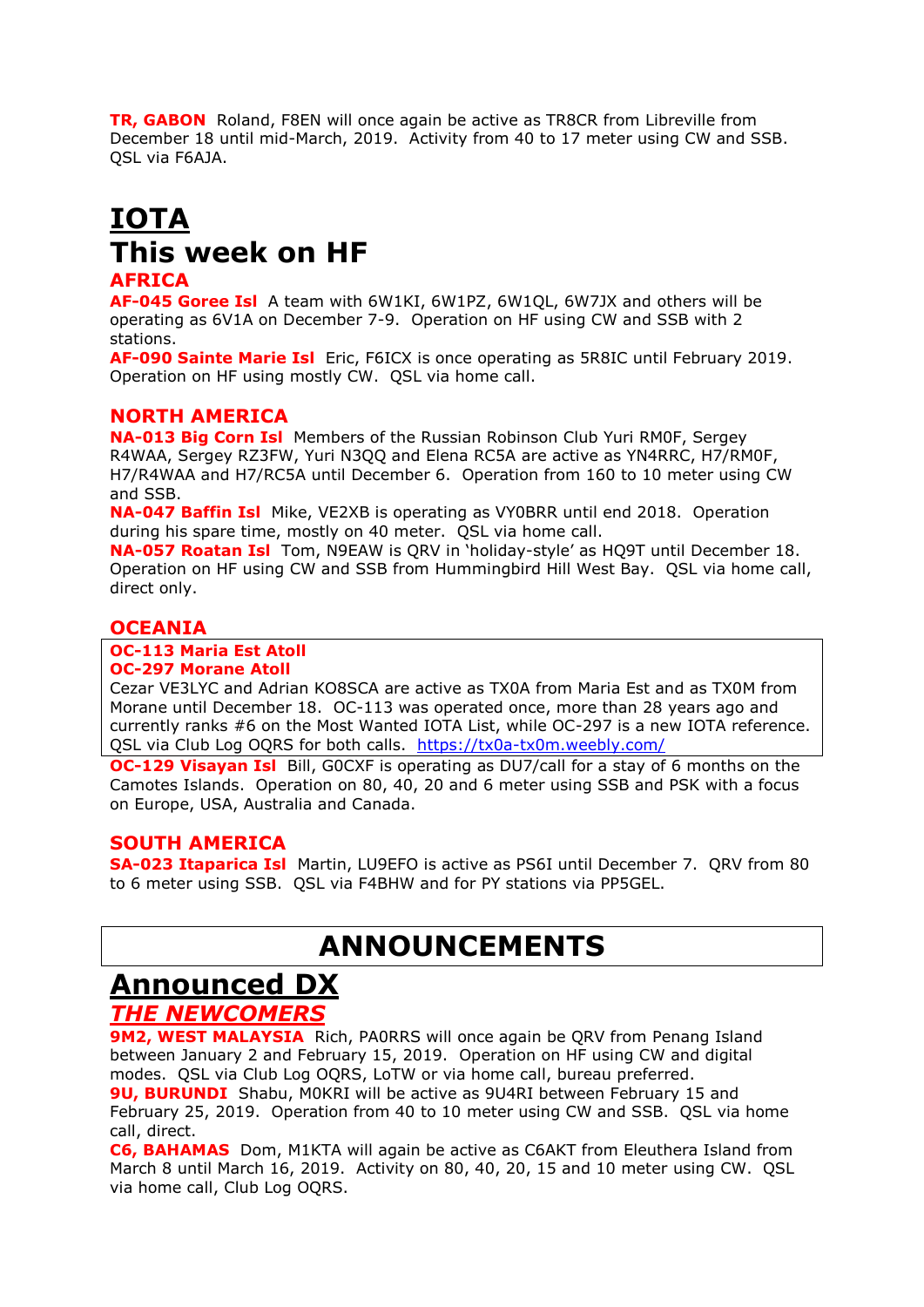**FM, MARTINIQUE** Tom, K8BKM will be operating as TO8T from February 12 until February 19, 2019. An entry in the ARRL International CW contest is included. QSL via home call.

**J2, DJIBOUTI** A DXpedition will take place in the early part of 2019. More to follow. **PJ7, ST MAARTEN** Tom, AA9A will once again be QRV as PJ7AA from March 2 until March 30, 2019. Operation from 80 to 10 meter using CW, SSB and digital. QSL via home call.

**XT, BURKINA FASO** Max, DK1MAX will be active as XT2MAX from April 17 until April 25, 2019. Operation in 'holiday-style' on all bands using all modes. QSL via LoTW. **YS, EL SALVADOR** Tom, KC0W will be active as YS2/call from February 16 until February 22, 2019. QRV from 80 to 6 meter using CW only with empathies for Asia and Europe. QSL via home call.

**ZL7, CHATHAM ISL** Nobu, JA0JHQ will once again be operating as ZL7/call on January 17-20, 2019. Activity from 160 to 10 meter using CW and FT8. QSL via home call.

#### *THE REMINDERS*

**5X, UGANDA** The Italian DXpedition Team will be active from Uganda September/October 2019. Look for them as 5X0T using CW, SSB and RTTY and as 5X0X using FT8. More to follow.

**7P, LESOTHO** Rune, LA7THAand team will be operating the first part of March 2019. Approx 10 days of operation with the focus on the low bands. More to follow.

**9L, SIERRA LEONE** The F6KOP team will be active as 9LY1JM from Banana Island (AF-037) between January 9 and January 21. Operation from 160 to 10 meter using CW, SSB and digital modes with 4 stations. QSL via Club Log OQRS, LoTW or via F5GSJ direct or bureau. <https://9l2019dx.wordpress.com/>

**A3, TONGA** Grant VK5GR with VK3BDX and VK5XDX will be active as A35AG (pending). An entry in the CQWW RTTY and OCDX SSB contest is included. The team is keen for a 4 square on 40/30, beams on 20/10 and verticals for 160/60 meter. Planned dates in October 2019. More to follow.

**CY9, SABLE ISL** THE CY0 DXpedition team with 7 operators will be active somewhere in 2019. It is rare on CW and a big effort will be made for this. More to follow.

**E5, SOUTH COOK ISL** Hans-Martin, DK2HM will be operating from Rarotonga as E51HMK during March 2019. Full info to follow later…

**E6, NIUE** Alex, 5B4ALX will be operating as E6ET between March 19 and April 2, 2019. Activity from 160 to 6 meter using CW, SSB and digital. QSL via home call, Club Log OQRS and LoTW. <http://www.5b4alx.cloud/e6et-niue-2019/>

**FM, MARTINIQUE** Tom, K8BKM will be active as TO8T during the ARRL International DX contest (Feb 16-17). QSL via home call.

**FO, FRENCH POLYNESIA** Rich KE1B and Anna W6NN will be QRV as FO/KE1B between April 21 and May 3, 2019. Activity on 20 meter using FT8. QSL via KE1B, LoTW.

**FP, ST PIERRE & MIQUELON** Eric, KV1J will once again be active as FP/call between September 24 and October 8, 2019. Operation from 160 to 10 meter using CW, SSB and digital. QSL via home call, LoTW.

**FW, WALLIS & FUTUNA** Nobby, G0VJG informs DX-World that he has plans to be active from Wallis Island early next year. Flights are already booked and callsign requested. In addition, he hopes side-trips to Futuna and Fiji will also be possible. Focus on Europe, SSB & FT8. Full info to follow in the coming months.

**HC8, GALAPAGOS ISL** Team HD8M with Jim WB2REM, Bill W2WCM and David HC5DX will once again be QRV between February 27 and March 6, 2019. QSL via WB2REM, direct, Club Log OQRS and LoTW. <http://www.hd8m.com/>

**J8, GRENADINES** Brian, GW4DVB will once again be operating during his spare time as J88PI. QRV between May 7 and May 14, 2019 from 40 to 6 meter using mainly SSB. QSL via home call.

**KH0, MARIANA ISL** Chie, 7L3PFH will be active as KH0TG from December 26 until January 1, 2019. Operation from 160 to 20 meter. QSL via JL1UTS.

**T2, TUVALU** Next T2AR mini-DXpedition is planned for January 2019. Focus will be on low bands (including 160m), with QRO. QSL via 3D2AG (PayPal). Only paper logs used,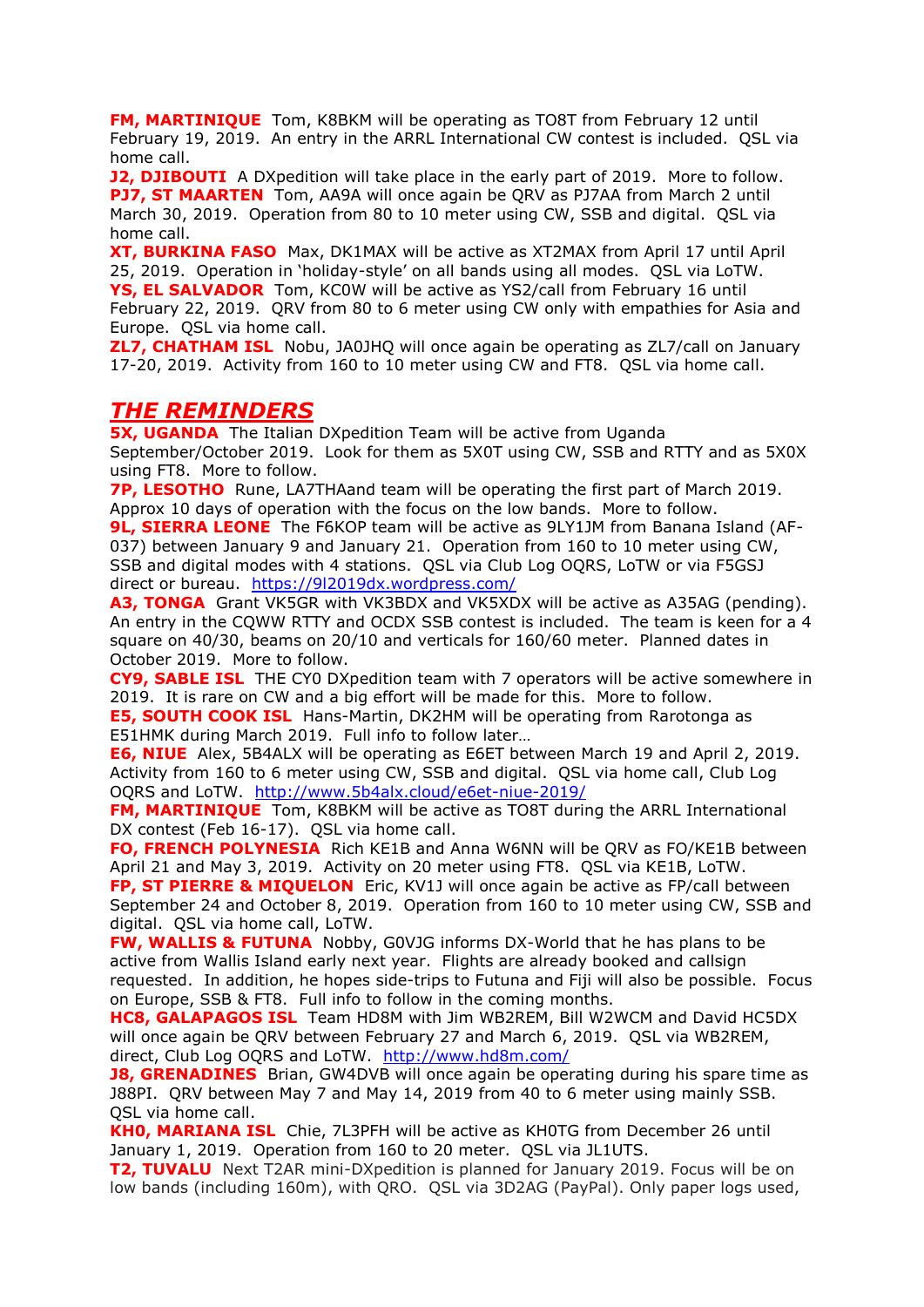no systematic LoTW. Digimode QSOs will be uploaded to QRZ.com after the expedition. QSL via 3D2AG.

**T31, CENTRAL KIRIBATI** From February 16 until March 5, 2019 a group of 6 operators will be active from Kanton Island as T31EU. The license is confirmed by CCK and they have permission from the Phoenix Island Protected Area (PIPA).

Operators: DL2AWG Guenter, DL6JGN Hans, DJ9RR Heye, DM2AUJ Wolf, DK5WL Joe and PA3EWP Ronald. Operating from 10-160m in the main modes CW, SSB, RTTY and some FT8. QSL via DL2AWG. Before and after the DXpedition we will be active from Tarawa T30, (holiday style).

**TT, CHAD** The Italian DXpedition Team is going to Chad between February 22 and March 7, 2019. TT8RR for CW, SSB and RTTY, TT8XX for FT8. More to follow.

**VP2M, MONTSERRAT** A group of hams from The Villages Amateur Radio Club in The Villages, Florida will be operating during the CQWW DX SSB contest under the call sign VP2MDG. Prior to and after the contest they will be operating from Montserrat using their own VP2M callsigns. The team members are George, K2DM/VP2MDG, Dennis N0SMX/VP2MMX, Jim AL7BA/VP2MAL and Frank KA1AF/VP2MAF.

**VP6, PITCAIRN ISL** A large team of 14 operators will be operating in October 2019. Operation on all bands using all modes. More to follow.

**XX, MACAO** A 15-man team will once again be active as XX9D between February 11 and February 26, 2019. QRV from 160 to 6 meter using CW, SSB and digital modes with 5 stations. Log search on Club Log, OQRS, LoTW or via DL4SVA bureau or direct. <https://xx9d.mydx.de/>

**YJ, VANUATU** Daniel, VK4AFU will once again be operating as YJ0AFU from Port Vila from December 25 until January 1, 2019. Activity from 160 to 6 meter using CW, SSB and digital. QSL via LoTW or QRZ.com for Paypal instructions.

**YS, EL SALVADOR** Tom, KC0W has approval for YS/call during January/February 2019. Focus on CW for Asia and Europe from 80 to 6 meter. QSL via home call.

**ZF, CAYMAN ISL** Frank, K3TRM will be QRV as ZF2RM, dates not known yet. He specifically mentions Cayman Brac, therefore his call may change to ZF9/ZF2RM when operating from there.

**ZF, CAYMAN ISL** Pete, K8PGJ will once again be QRV from Grand Cayman as ZF2PG between January 12 and January 20, 2019. Operation on HF. QSL via home call, LoTW.

# **Announced IOTA**

*THE NEWCOMERS*

**NORTH AMERICA**

**NA-250 Yakutat County Group, Coastal Groups (new)** Mike K9AJ and Bruce KD6WW are making plans to be active from this new IOTA reference approx May 10-13, 2019. More to follow.

### *THE REMINDERS*

#### **AFRICA**

**AF-037 Banana Isl** The famous team F6KOP will be active from Sierra Leon in either January or February 2019. More to follow. [http://www.f6kop.com/2018/09/23/la](http://www.f6kop.com/2018/09/23/la-prochaine-expedition-de-f6kop-sera-en/)[prochaine-expedition-de-f6kop-sera-en/](http://www.f6kop.com/2018/09/23/la-prochaine-expedition-de-f6kop-sera-en/)

#### **ASIA**

**AS-153 Ganga Sagar Mela** Members of the West Bengal Radio Club will be active as AU2HAM between January 10 and January 17, 2019. QRV on HF. QSL via VU2NRO.

#### **EUROPE**

**EU-112 Shiant Isles** Col will be active as MS0INT from EU's 5<sup>th</sup> most wanted IOTA, dates to be confirmed …more to follow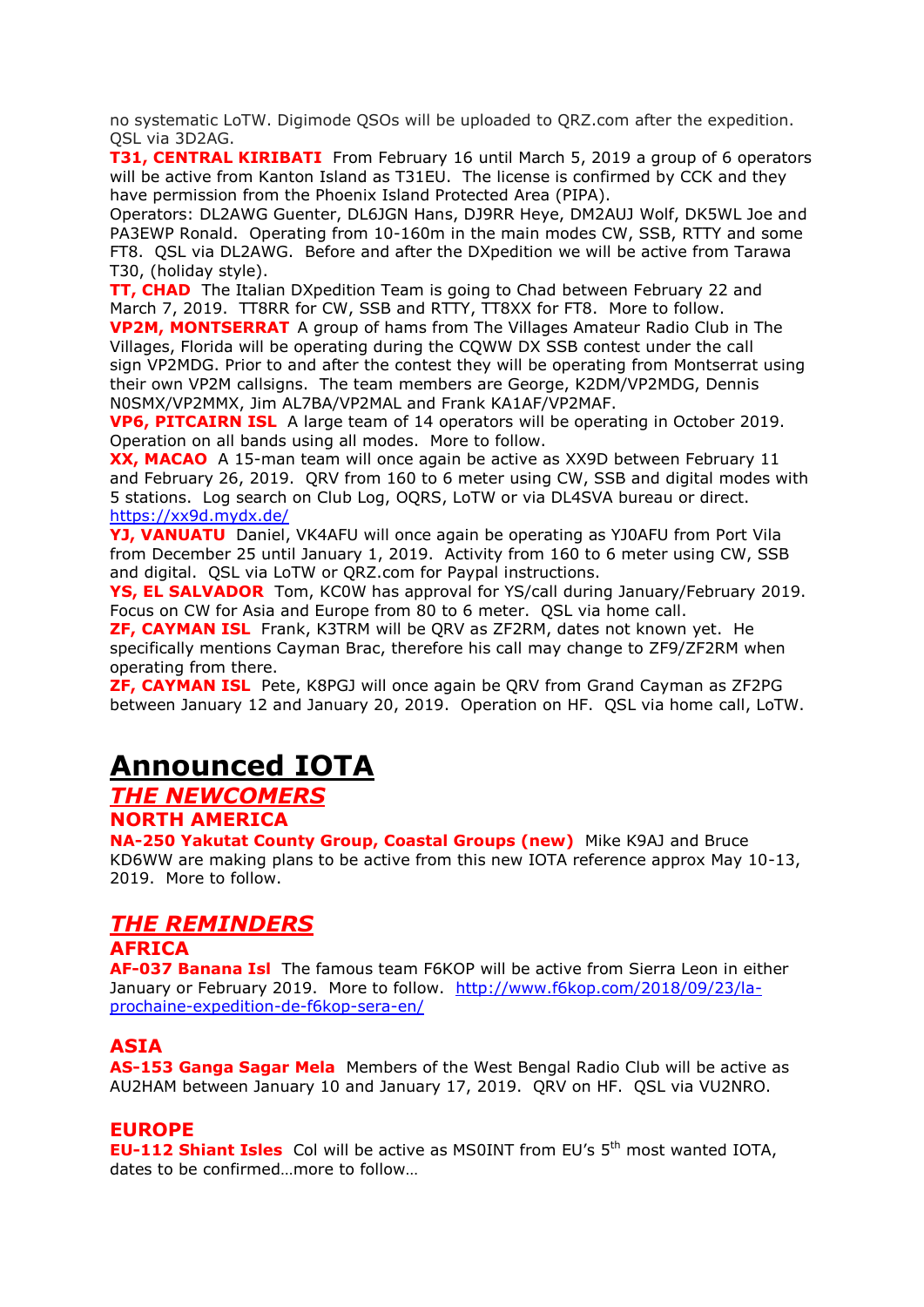**EU-192 Kataja Isl** A team of 6 Swedish operators will be operating as 8S2K from this new IOTA. QRV in late May or first week of June 2019. Transport to Kataja Island and lodging is confirmed with locals. There will be 4 stations active for 5 days, running full legal power and verticals. Sweden has today maximum 200 watts legal power, BUT permission for 1 KW is requested and will be used if permitted.

#### **NORTH AMERICA**

**NA-122 Beata Isl** A large team will be operating as HI1LT between January 20 and January 28, 2019. Operation on HF using CW, SSB and digital modes. QSL via W2CCW. **NA-249 Culebra Isl** A team will be operating as KP3RE on February 22-24, 2019. Culebra is part of the Puerto Rico Coastal Island group. QSL via LoTW and Club Log.

#### **OCEANIA**

**OC-022 Bali** Emmanuel, F5LITwill once again be active as YB9/call from January 27 until February 6, 2019. QSL via home call, direct and LoTW.

#### **OC-025 Manus Isl**

**OC-153 Daru Isl**

Derek G3KHZ, Hans SM6CVX and Eddy K5WQG will be operating from these 2 islands. Manus Isl from around 1200Z January 31 until February 5, 2019. QSL via SM6CVX. Daru Isl from around 1200Z February 6 until February 11, 2019. QSL via G3KHZ. Operation from 40 to 15 meter using CW, SSB and RTTY. QSL direct or OQRS.

## **Special calls**

### *THE NEWCOMERS*

**DL, GERMANY** Special stations **DF13DEJU**, **DF13BLN**, **DF13BUD**, **DF13MUC**, **DF13PAR** and **DF13STO** are QRV from January 1 until end June 2019. This to mark the  $100<sup>th</sup>$  anniversary if the maiden flight of the Junkers F 13, the mother of all commercial aircrafts.

**EA, SPAIN EH40CE** is the special call to mark the enactment of the Constitution of Spain 40 years ago. Operation until December 12. QSL via EA7URM. <https://www.ea7urm.org/page/>

**YO, ROMANIA** During December there are 8 different stations to work from **YP2XMAS to YP9MAS**. Operation on HF. QSL instructions on QRZ.com.

### *THE REMINDERS*

**4K, AZERBAIJAN** Look for **4K100W** by Vlad 4K9W until end 2018. This to celebrate the 100<sup>th</sup> anniversary of the founding of the Azerbaijan Democratic Republic. OSL via Club Log OQRS or via DL6KVA.

**5B, CYPRUS C4XMAS** is the special call around the festive season during December. Operation from 160 to 6 meter using CW, SSB and digital modes. QSL via IZ4AMS, Club Log OQRS.

**5W, SAMOA** Atsu, 5W1SA will be operating as **5W20SAMOA**, this to celebrate 20 years activity of 5W1SA, who already logged more than 100k QSO. QRV during 2018. <http://df0che.darc.de/dm200lfs.php>

**DL, GERMANY** Look for **DJ70WAE** (special DOK 70WAE) throughout 2018, this to mark the 70<sup>th</sup> anniversary of the Worked All Europe Award. QSL via bureau.

**DL, GERMANY DK200MARX** (special DOK 200KM) celebrates Karl Marx's 200<sup>th</sup> anniversary during 2018. QRV on all bands and all modes. QSL via DK5PZ direct, Club Log OQRS.

**DL, GERMANY DA200FWR** (special DOK FWR200) draws attention to the 200th birthday of Friedrich Wilhelm Raiffeisen, a German pioneer of forms of cooperative economy in the 19th century. His ideas and works were recognised by UNESCO as an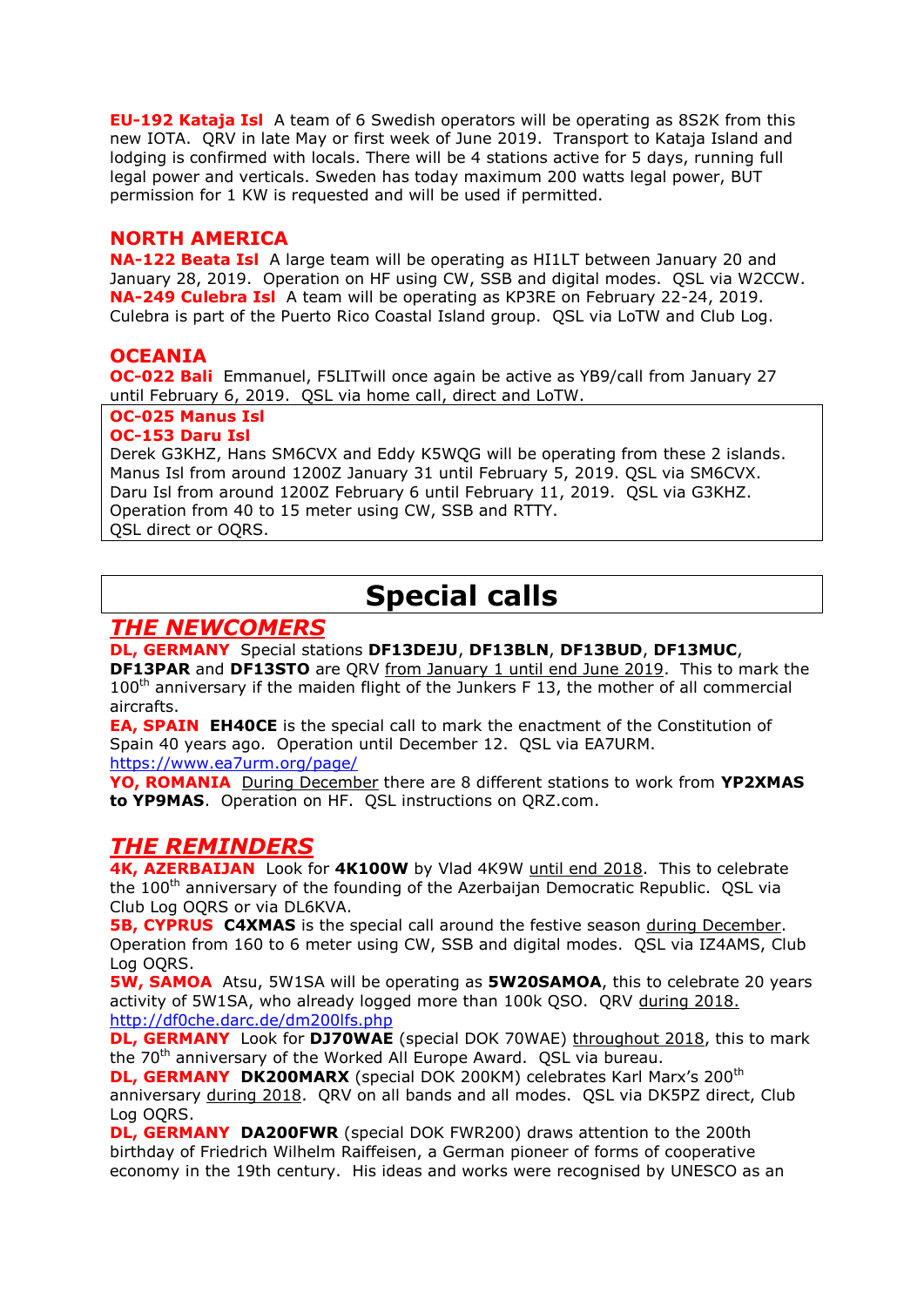Intangible Cultural Heritage in 2016. Operation until end 2018. QSL via bureau or via DK2PU direct.

**DL, GERMANY** The DARC club of Paderborn celebrates its 70<sup>th</sup> anniversary during 2018 as **DL70PADER**. QSL via bureau.

**DL, GERMANY** Railway radio operators from Paderborn are celebrating their club's 50<sup>th</sup> anniversary as **DB50EFAPB** during 2018. QSL via bureau.

**DL, GERMANY** Members of the ARC Hassberge are celebrating the 1000<sup>th</sup> anniversary of the town Zeil am Main. Operation as **DF1000ZEIL** during 2018. QSL via bureau.

**DL, GERMANY** Special call **DM900ZWI** celebrates the 900<sup>th</sup> anniversary of the city of Zwickau. QRV during 2018. QSL via DM5JBN.

**E7, BOSNIA-HERZEGOVINA** The Zajednica Radioamatera Herceg Bosne Association celebrates its 25<sup>th</sup> anniversary as **E725ZRHB** until end 2018. An award is available. OSL via E73Y. <http://www.zrhb.org/>

**EA, SPAIN** The 'Universitat Autonoma Barcelona' is celebrating its 50<sup>th</sup> anniversary as **EH3UAB** until end 2018. Operation on HF using all modes. QSL via EB3GCP, direct or bureau.

**EI, IRELAND** To commemorate the sinking of Royal Mail Ship Leinster during World War I (10 October 1918), special call **EI100MCV** is activated until end 2018, with particular activity in the weeks around the date of 10 October. This was, and still is, the single largest loss of life in the Irish sea with a total of 567 people lost. The intention is to use all modes and bands, operating on or close to frequencies ending with 18. QSL via the bureau.

**F, FRANCE** The Radio Club de Nice (F4KJQ) is active as **TM8AB** until December 12 to commemorate the  $95<sup>th</sup>$  anniversary of the first Transatlantic amateur two-way contact between Leon Deloy F8AB and Fred Schnell 1MO (28 November 1923).

**F, FRANCE** Operators are active as **TM18EHF** until December 13 for the European Women's Handball Championship. Activity from 160 to 10 meter using CW, SSB and digital modes. QSL via F4ESV, direct or bureau.

**F, FRANCE** Philippe, F5PTA is active as **TM70ONU** from Lyon (France) until December 27. The special call is in celebration of the  $70<sup>th</sup>$  anniversary of the United Nations General Assembly's adoption and proclamation of the Universal Declaration of Human Rights (10 December 1948). QSL via eQSL only.

**F, FRANCE** Franck F4DTO and Patrick F4GFE are commemorating Napoleon's Battle of the Pyramids as **TM220BP** until December 15. For more information and days of activity see qrz.com. QSL via F4GFE, direct or bureau.

**G, ENGLAND** Celebrating the centenary of the Royal Air Force, **GB100RAF** will be in use from various regions in England. QRV until end March 2019. QSL via G8FC, direct. <http://www.rafars.org/raf100>

**HA, HUNGARY** Established as Magyar Rovidhullamu Amator Egyesulet (Hungarian Shortwave Amateur Union) in 1928, the Hungarian Radioamateur Society (MRASZ) celebrates its 90<sup>th</sup> anniversary and commemorates its founding fathers. Look for special event stations **HG90MRASZ**, **HG90MRAE**, **HA90AM** (Anzerberger Mihaly), **HA90HL**  (Horvath Laszlo), **HG90BD** (Bibo Denes), **HG90BJ** (Brisky Jozsef), **HG90FI** (Fodor Istvan), **HG90HL** (Hollos Lajos), **HG90KI** (Kemeny Istvan), **HG90MF** (Mayer Ferenc), **HG90NK** (Nekolny Kurt) and **HG90NS** (Nagy Sandor) until December 15. QSL via the HA bureau and LoTW. Logsearch and downloadable awards can be found at <http://www.mrasz.org/onlinelog-award-download-90>

**I, ITALY IIOFF** commemorates the scientist Frederico Faggin, who developed Intel's first CPU in 19971. QRV until January 31, 2019.

**I, ITALY** Look for **IY1EY** until end December from Loano. This to commemorate the experiments conducted by Gugliemo Marconi from his yacht 'Elettra' in the Ligurian Sea between 1919 and 1936. Operation on HF using CW and SSB. QSL via IK1QBT. <http://www.ariloano.it/>

**I, ITALY** Look for **II2RR** until end 2018 to mark the 70<sup>th</sup> anniversary of the first issue of RadioRivista, Associazione Radioamatori Italiani's monthly journal. QSL via IK2VUC. **I, ITALY** Look for **II0GM** by Giovanni I0KQB, this to commemorate G. Marconi. Activity during 2018. QSL via I0KQB, direct only.